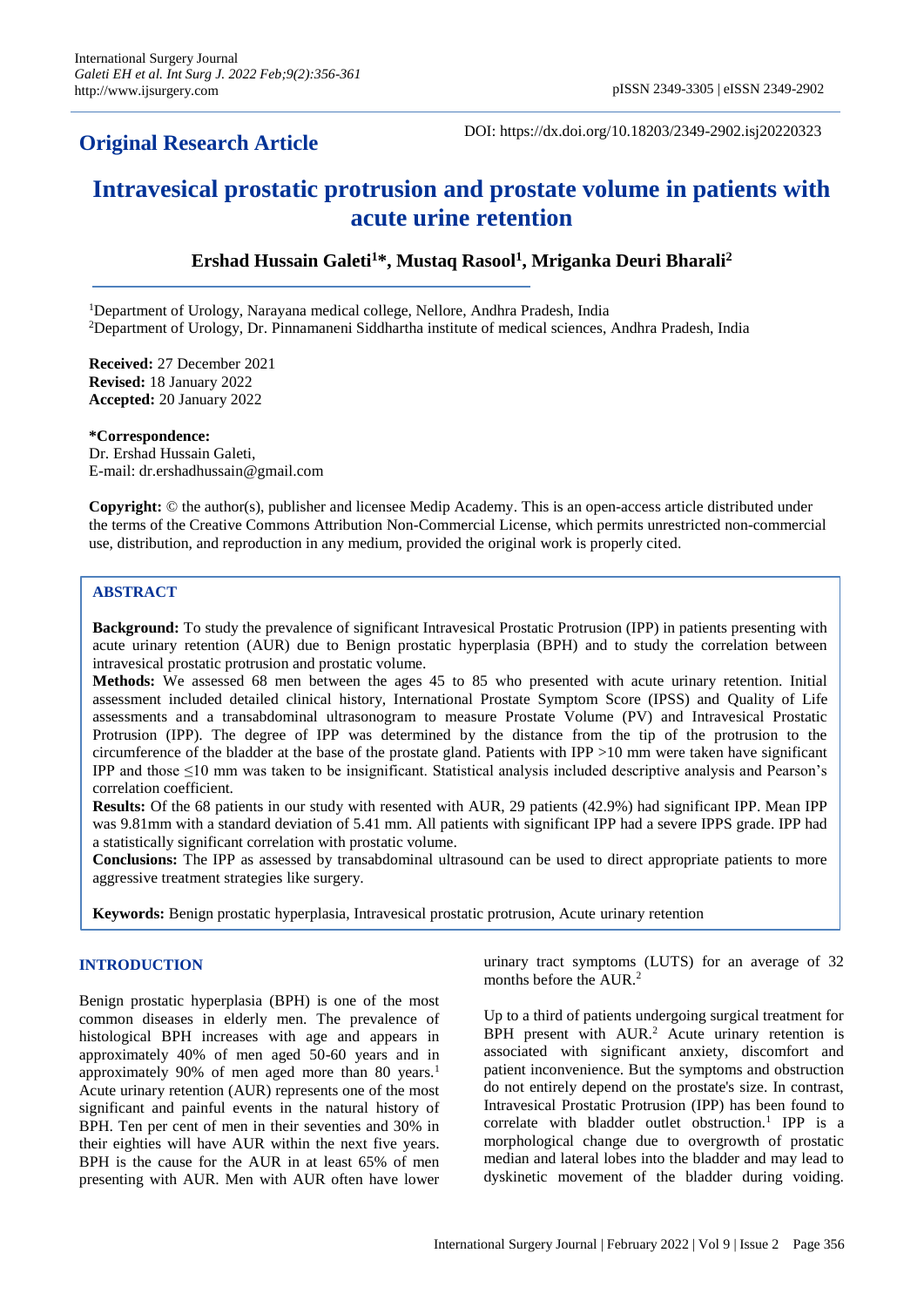Several studies have previously demonstrated that the ultrasonographic measurement of IPP can detect Bladder Outlet Obstruction (BOO) in BPH patients quickly and noninvasively.<sup>1</sup> In patients with LUTS, detection of significant IPP can be an indication for early surgical intervention.

Hence in this study, we did a hospital-based study to find out the prevalence of Intravesical Prostatic Protrusion and the correlation between Intravesical Prostatic Protrusion and Prostate Volume in patients presenting with Acute Urinary Retention due to BPH.

#### *Objectives*

To find out the prevalence of significant IPP in patients presenting with acute urinary retention due to benign prostatic hyperplasia. To study the correlation between intravesical prostatic protrusion and prostatic volume.

#### **METHODS**

This was a descriptive study of 68 patients who reported with acute urinary retention to the department of urology at Narayana Medical College for two years, from April 2018 to March 2020. The study was initiated after obtaining ethical clearance from the institution ethical clearance committee. Inclusion criteria were all patients of BPH presenting with acute urinary retention, men of age group 45-85 years. Exclusion criteria were Patients with bladder calculus, neurological conditions (Parkinson's Disease or CVA which predispose the patient to the neurogenic bladder), documented malignancy. Informed consent was obtained from those patients presenting with acute urinary retention. Relevant clinical data (demographic age, sex, place, occupation) including history was obtained from the patient. An International Prostate Symptom Score questionnaire is also provided and the severity of symptoms was graded.

Intravesical prostatic protrusion and prostatic volume were assessed by trans-abdominal ultrasonogram. IPP was measured the shortest distance connecting the protruded end of the prostate into the bladder base on the bladder neck in the sagittal plane, which reflects the maximal longitudinal length of the prostate as suggested by Nose et al.3 IPP <10 mm was not considered significant. IPP >10 mm was considered significant. Normal prostate volume is 15-20 cc. Correlation of the IPP with the volume of the prostate and the prevalence of significant IPP in patients presenting with acute retention of Urine was calculated.

#### *Statistical analysis*

Data collected were entered in microsoft excel 2010. Statistical analysis was done using Statistical package for social sciences (SPSS) trial version 20.0. Descriptive analysis of the data (mean and standard deviation) together with Pearson's correlation coefficients were used to assess the relationships between IPP, PV and IPSS.

# **RESULTS**

The distribution of age in the study population ranges from 45 to 85 years. The mean age of study participants was 65.94±8.271 years (Table 1).

|                             | Minimum(n) | <b>Maximum</b> (n) | Mean(n) | <b>Standard deviation</b> |
|-----------------------------|------------|--------------------|---------|---------------------------|
| Age of participants (years) |            |                    |         |                           |
| Value                       | 45         | 85                 | 65.94   | 8.271                     |
| Prostate volume $(mm3)$     |            |                    |         |                           |
| Value                       | 23         | 105                | 64.10   | 23.255                    |
| Distribution of IPP (mm)    |            |                    |         |                           |
| Value                       | 4          | 23                 | 9.81    | 5.412                     |
| <b>Distribution of IPSS</b> |            |                    |         |                           |
| Value                       | 7          | 33                 | 24.32   | 4.692                     |

#### **Table 2: Age distribution and IPP in the study group.**

|                          | 40-49<br><b>vears</b> | $50 - 59$<br><b>vears</b> | 60-69<br>years | 70-79<br><b>vears</b> | 80-89<br><b>years</b> | Total (n) |
|--------------------------|-----------------------|---------------------------|----------------|-----------------------|-----------------------|-----------|
| Age distribution (years) |                       |                           |                |                       |                       |           |
| Frequency (n)            |                       | 10                        | 34             | 17                    |                       | 68        |
| Percent                  |                       | 14.7                      | 50             | 25                    | 8.8                   | 100       |
| Distribution of IPP (mm) |                       |                           |                |                       |                       |           |
| $>10$ mm Frequency (n)   |                       | 3                         |                | 10                    |                       |           |
| $\leq$ 10 mm             |                       |                           | 23             |                       |                       | 68        |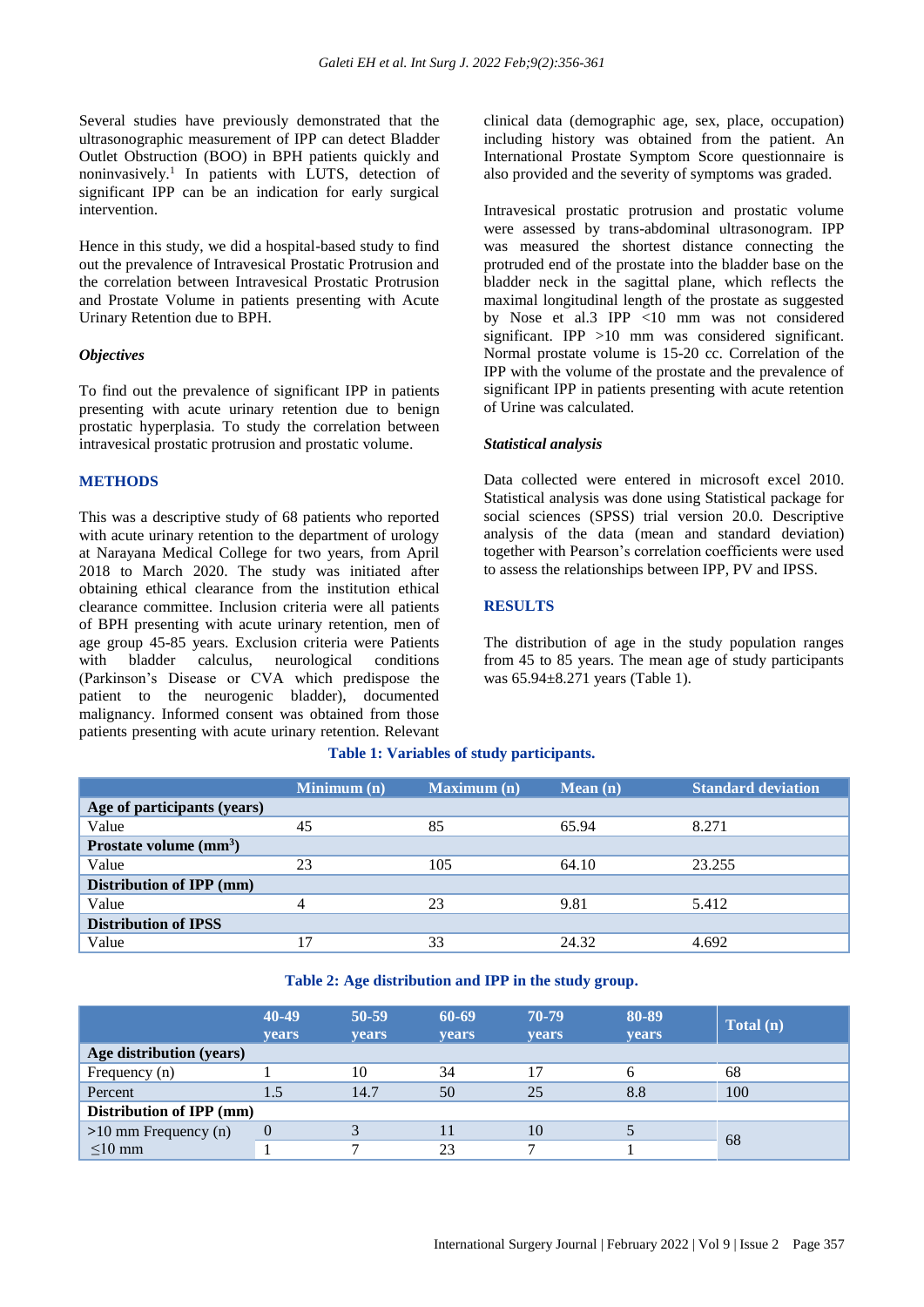Half of the study participants were in the 60-69 years of age group (50%), followed by the 70-79 years of age group (25%) (Table 2).

The distribution of prostate volume in the study population ranged from 23 to 105 mm3. The mean prostate volume of study participants was 64.10±23.255 mm3 (Table 1).

The distribution of intravesical prostatic protrusion (IPP) in the study population ranged from 4 to 23 mm. The mean IPP of study participants were 9.81±5.412 mm (Table 1).

In our study, significant intravesical prostatic protrusion was present in 42.6% of patients who presented with acute urinary retention (Table 5).

35.3% of the study participants had grade III prostatomegaly (60-90 gm) and 30.9% of the study participants had grade II prostatomegaly (40-60 gm) (Table 3).

In our study, 19% of the patients who presented with Acute Urinary retention were found to have only grade I prostate (<40 cc). 31% of the patients had grade II prostate, 35% of the patient's grade III prostate and 14% patients grade IV prostate (Table 3).

All patients with grade IV prostate had significant IPP and significant IPP was most prevalent in patients of the oldest age group (80-89 years) (Table 2).

# *IPSS components*

In our study, about 35.3% of the patient gave a history of incomplete micturition less than half the time, and 14% had the complaint almost always. About 44% of the patients had increased frequency of micturition more than half the time. About 41% of the patients had intermittency while voiding about half the time while 27% of the patient had the complaint more than half the time. About 32% of the patients complained of the weak urinary stream more than half the time and about 31% had the complaint about half the time. About 23% had a weak stream of urine almost always and the rest of the patients had the complaint at least half the time. About 36% of the patients in our study had to strain to void urine more than half the time and 47% had the complaint about half the time (Table 4). In our study, all our patients had to void more than 3 times a night. More than half of the study participants were unhappy regarding the quality of life.

# **Table 3: Distribution of prostate grade in the study group.**

| <b>Prostate grade</b>                                              | $I(20-40 gm)$                  | II $(40-60 \text{ gm})$ | $III(60-90 gm)$ | IV $(>90 \text{ gm})$ | <b>Total</b> |  |
|--------------------------------------------------------------------|--------------------------------|-------------------------|-----------------|-----------------------|--------------|--|
|                                                                    | Distribution of prostate grade |                         |                 |                       |              |  |
| Frequency (n)                                                      |                                |                         | 24              | 10                    | 68           |  |
| <b>Percent</b>                                                     | 19.1                           | 30.9                    | 35.3            | 14.7                  | 100          |  |
| Distribution of prostate grade among patients with significant IPP |                                |                         |                 |                       |              |  |
| $>10$ mm Frequency (n)                                             |                                |                         |                 | 10                    |              |  |
| $\leq 10$ mm                                                       | 13                             |                         |                 |                       | 68           |  |

# **Table 4: IPSS components in the study group.**

|                                            | $<1$ time | Less than half<br>the time | <b>About half the</b><br>time | More than half<br>the time | <b>Almost</b><br>always | <b>Total</b> |
|--------------------------------------------|-----------|----------------------------|-------------------------------|----------------------------|-------------------------|--------------|
| <b>Distribution of incomplete emptying</b> |           |                            |                               |                            |                         |              |
| Frequency (n)                              |           | 24                         | 14                            | 13                         | 10                      | 68           |
| Percent                                    | 10.3      | 35.3                       | 20.6                          | 19.1                       | 14.7                    | 100          |
| <b>Distribution of frequency</b>           |           |                            |                               |                            |                         |              |
| Frequency (n)                              | $\Omega$  | 3                          | 19                            | 30                         | 16                      | 68           |
| Percent                                    | $\theta$  | 4.4                        | 27.9                          | 44.1                       | 23.5                    | 100          |
| <b>Distribution of intermittency</b>       |           |                            |                               |                            |                         |              |
| Frequency (n)                              | 0         | 20                         | 28                            | 18                         | 2                       | 68           |
| Percent                                    | $\Omega$  | 29.4                       | 41.2                          | 26.5                       | 2.9                     | 100          |
| <b>Distribution of weak stream</b>         |           |                            |                               |                            |                         |              |
| Frequency (n)                              | $\Omega$  | $\theta$                   | 19                            | 30                         | 16                      | 68           |
| Percent                                    | $\Omega$  | $\Omega$                   | 29.9                          | 44.1                       | 23.5                    | 100          |
| <b>Distribution of straining</b>           |           |                            |                               |                            |                         |              |
| Frequency (n)                              | 0         | $\Omega$                   | 32                            | 25                         | 11                      | 68           |
| Percent                                    | $\theta$  | $\Omega$                   | 47.1                          | 36.8                       | 16.2                    | 100          |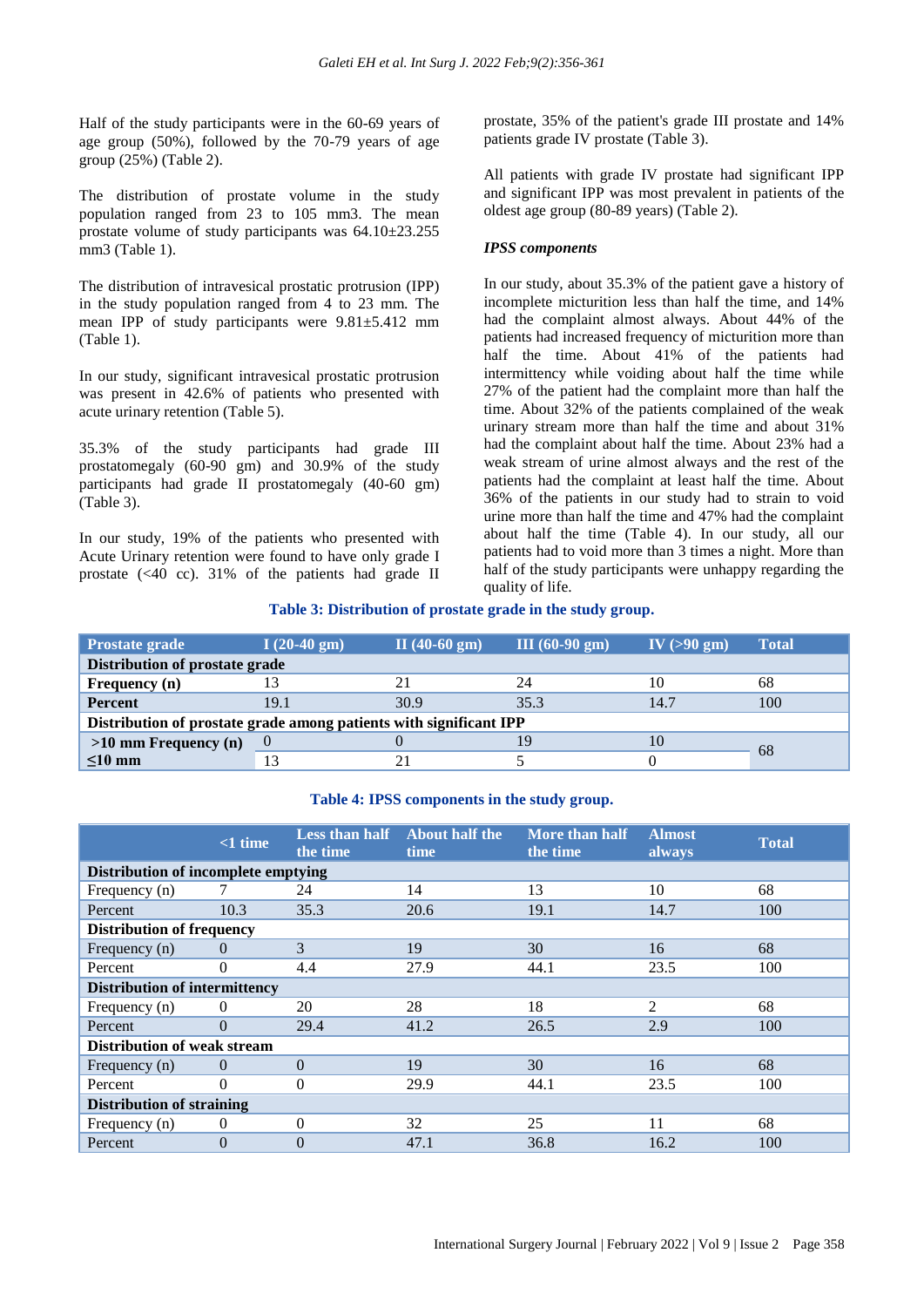|                                                     | <b>Frequency</b> (n) | Percent $(\% )$ |
|-----------------------------------------------------|----------------------|-----------------|
| <b>Yes</b>                                          | 29                   | 42.6            |
| <b>Significant IPP</b> (>10mm)<br>N <sub>0</sub>    | 39                   | 57.4            |
| Yes                                                 | 16                   | 23.5            |
| <b>Previous AUR</b><br>N <sub>0</sub>               | 53                   | 76.5            |
| Yes                                                 | 35                   | 51.5            |
| Pus cells in urine routine<br><b>Examination No</b> | 33                   | 48.5            |
| <b>Yes</b>                                          | $\overline{7}$       | 10.3            |
| <b>Prostate Tenderness</b><br>N <sub>0</sub>        | 61                   | 89.7            |

# **Table 5: Significant IPP, AUR, pus cells in urine examination, prostate tenderness in the study group.**

# **Table 6: Distribution of IPSS grade.**

| <b>IPSS</b> grade | Frequency $(n)$ | <b>Percent</b> |
|-------------------|-----------------|----------------|
| Moderate          |                 | 19.1           |
| Severe            | ככ              | 80.9           |
| <b>Total</b>      | 68              | 100            |

#### **Table 7: Correlation between intravesical prostatic protrusion and prostatic volume.**

|                         |                     | <b>Prostatic volume</b> | <b>IPP</b> |
|-------------------------|---------------------|-------------------------|------------|
|                         | Pearson correlation |                         | $0.878**$  |
| <b>Prostatic volume</b> | Sig. (2-tailed)     |                         | 0.000      |
|                         |                     | 68                      | 68         |
| <b>IPP</b>              | Pearson correlation | $0.878**$               |            |
|                         | Sig. (2-tailed)     | 0.000                   |            |
|                         |                     | 68                      | 68         |

\*\* Correlation is significant at the 0.01 level (2-tailed).

The distribution of IPSS in the study population ranged from 17 to 33. The mean IPSS of study participants were 24.32±4.692 (Table 1).

All patients who presented with acute urinary retention had at least a moderate grade of IPSS. 80.9% of the study population had severe IPSS grades (Table 6).

23.5% of the study population have had a previous AUR (Table 5).

Half of the study participants (51.5%) had pus cells in urine routine examination (Table 5).

Only 10.3% had prostate tenderness (Table 5).

There is a strong positive correlation (0.878) between the intravesical prostatic protrusion and prostatic volume (Table 7).

#### **DISCUSSION**

Although benign prostatic hyperplasia is not a lifethreatening disease it adversely affects the quality of life. Most patients seek treatment to be relieved of bothersome symptoms.<sup>4</sup> Benign Prostatic Hyperplasia is a common cause of bladder outlet obstruction and later causes acute urinary retention as a long term consequence. The impact of acute urinary retention on patients health-related quality of life is comparable to an attack of renal colic.<sup>5</sup> Urodynamic studies are the gold standard in the diagnosis of bladder outlet obstruction. But since it is an invasive, time-consuming and expensive procedure its clinical applications have been limited. Several non-invasive indices have been tried to obtain similar information in an objective to direct more aggressive therapy to those patients who are most likely to benefit from such an approach.<sup>6</sup>

IPSS is a simple tool in the evaluation of BPH and worsening scores warrant intervention. But it has a poor correlation with BOO.<sup>6</sup> Since Nose et al described the clinical implications of IPP there have been many studies related to IPP.<sup>3</sup> Kim et al in 2010 concluded in their study that IPP grade was statistically significantly related to both overactive bladder and acute urinary retention.<sup>7</sup> Hossain et al in 2010 concluded that PV and IPP measured through transabdominal USG are non-invasive, an accessible method that significantly correlates with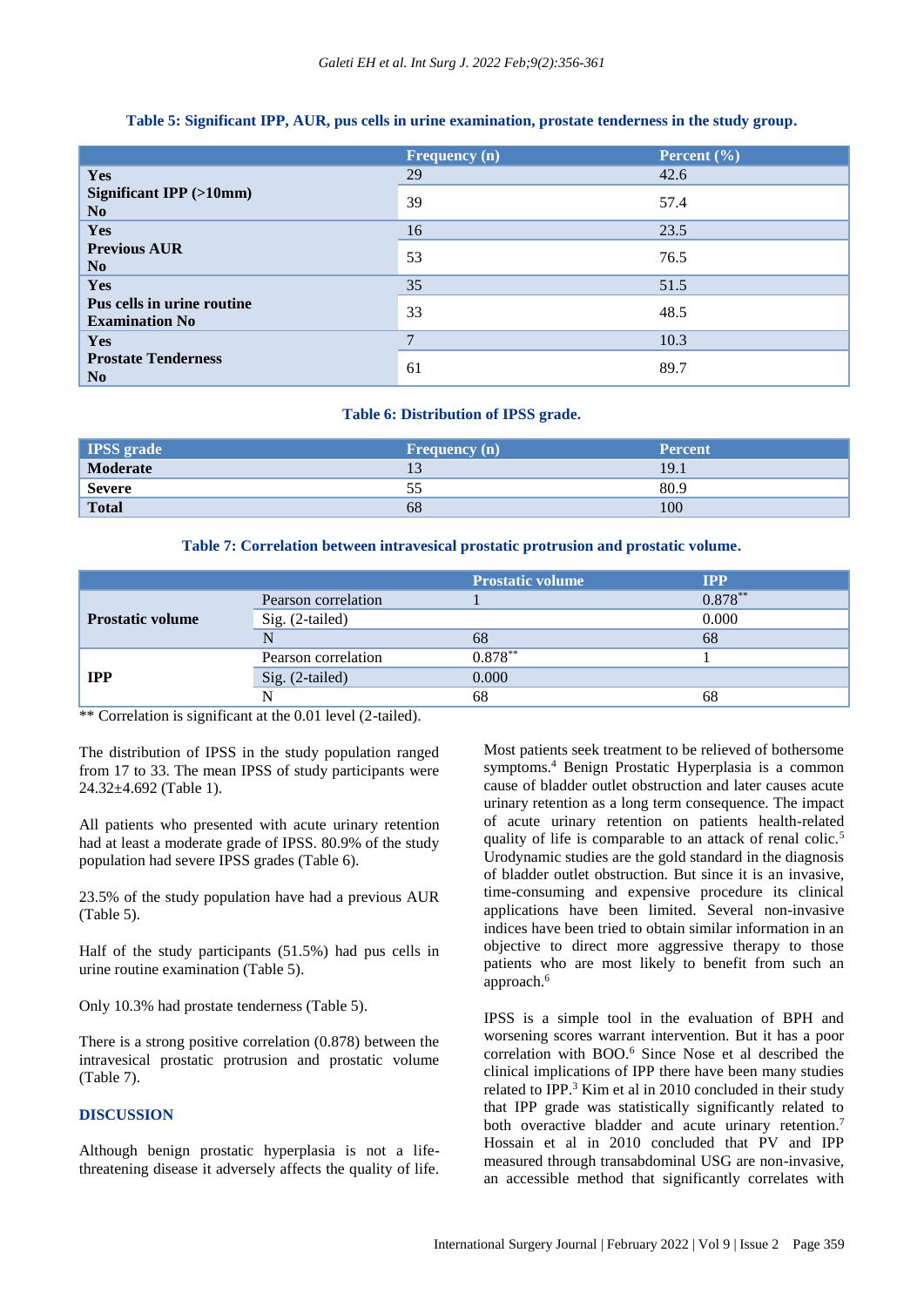BOO in patients with BPH and correlation of IPP is stronger than that of PV.<sup>1</sup>

Keqin et al in 2007 did a study on the clinical significance of IPP in patients with BPH and concluded that BOO and impaired detrusor function were more severe in patients with significant IPP.<sup>8</sup>

Lee et al in 2010, concluded that IPP is a quick noninvasive test to predict clinical progression in BPH and that higher grade IPP is associated with a higher risk of clinical progression of BPH.<sup>9</sup> Lim, et al. in 2006 while comparing IPP, PV and serum PSA in the evaluation of BOO, concluded that PSA, PV and PSA correlate well with one another but IPP predicts BOO better than PSA or PV.<sup>6</sup> Gyawali et al in 2008 while studying the relationship with IPP and PV, concluded that IPP assessed by trans abdominal USG is more accurate than PV in evaluating bothersome symptoms in men with BPH.<sup>10</sup> Chia et al in their study on the correlation of IPP with BOO, concluded that IPP assessed by transabdominal USG is a better and more reliable predictor of BOO than a pressure-flow study.<sup>11</sup> Cumpanas et al in 2011 concluded that men with IPP exceeding 10mm were more frequently poor responders to medical treatment with tamsulosin among patients with lower urinary tract symptoms due to BPH,  $PV < 40$  ml, PSA <1.5 ng/ml.<sup>12</sup> Mariappan et al in 2006, found out that among white men presenting with AUR, a trial without a catheter is more likely to fail in patients with intravesical prostatic protrusion larger than 10 mm.<sup>13</sup>

Franco et al in their study concluded that suprapubic USG of detrusor wall thickness and IPP is a simple, noninvasive accurate system to assess bladder prostatic obstruction in patients with LUTS due to BPH.<sup>14</sup> Lee et al in his study found that IPP showed a significant correlation with storage symptoms and could potentially be a useful marker for the assessment and management of LUTS.<sup>15</sup> Leonardo et al in their study on intravesical protrusion of the prostate as a predictive method of bladder outlet obstruction concluded that IPP and Prostate volume measured by transabdominal ultrasound is useful in the diagnosis of male urinary obstructive symptoms. 59.5% of the patients evaluated were found to have IPP  $>10$  mm.<sup>16</sup> In our study 42% of men who presented with acute urinary retention had significant Intravesical prostatic protrusion (>10 mm).

In our study, we found that IPP and Prostate volume correlate well with one another. With higher prostate volume, it is also likely to have a higher grade IPP. Also, in our study, all patients with significant IPP had a severe IPSS grading. Although our study demonstrates a good correlation between prostate volume and intravesical prostatic protrusion, the importance of measuring IPP is most evident in small prostate glands with obstruction. These glands tend to have a significant IPP. The high IPP is due to a protruding median lobe creating a ball-valve effect while voiding. A strong bladder contraction force

could open a channel between the lobes but it aggravates the ball valve effect in IPP, increasing the urethral resistance.<sup>17</sup> In addition, the presence of median lobe enlargement causes dyskinetic movement during micturition.<sup>10,17</sup>

IPP measurement can easily be obtained from a transabdominal USG in an outpatient setting and is a noninvasive, reproducible and cost-effective procedure. All patients in our study with significant IPP had a severe IPSS grade. Previous studies (Cumpanas et al and Mariappan et al) have shown that trial voiding without a catheter is likely to fail in these patients. Hence greater emphasis is warranted in the evaluation of BPH during decision making in offering treatment options.

#### *Limitations of our study*

The measurements made by bladder ultrasound scans might have been inconsistent among the radiologists, although we believe that the measurements were within acceptable error ranges. Our study included a small number of patients and showed a wide range of outcomes, which limited its immediate practical use.

# **CONCLUSION**

Our study concludes that intravesical prostatic protrusion and prostate volume correlates well with one another and that there is a high prevalence of significant IPP in patients eventually developing acute urinary retention. All patients in our study with significant IPP had a severe IPSS grade. IPP can be used to direct appropriate patients to more aggressive treatment strategies like surgery.

# **ACKNOWLEDGMENTS**

Authors would like to thank all the patients who participated in this study.

*Funding: No funding sources Conflict of interest: None declared Ethical approval: The study was approved by the Institutional Ethics Committee*

# **REFERENCES**

- 1. Hossain AKMS, Alam AKMK, Habib AKMK, Rashid MM, Rahman H, Islam AKMA. Comparison between prostate volume and intravesical prostatic protrusion in detecting bladder outlet obstruction due to benign prostatic hyperplasia. Bangladesh Medical Research Council Bulletin. 2012;38(1):14-7.
- 2. Dubey D, Kapoor R, Muruganandham K. Acute urinary retention in benign prostatic hyperplasia: Risk factors and current management. Indian Journal of Urology. 2007;23(4):347.
- 3. Nose H, Foo KT, Lim KB, Yokoyama T, Ozawa H, Kumon H. Accuracy of two noninvasive methods of